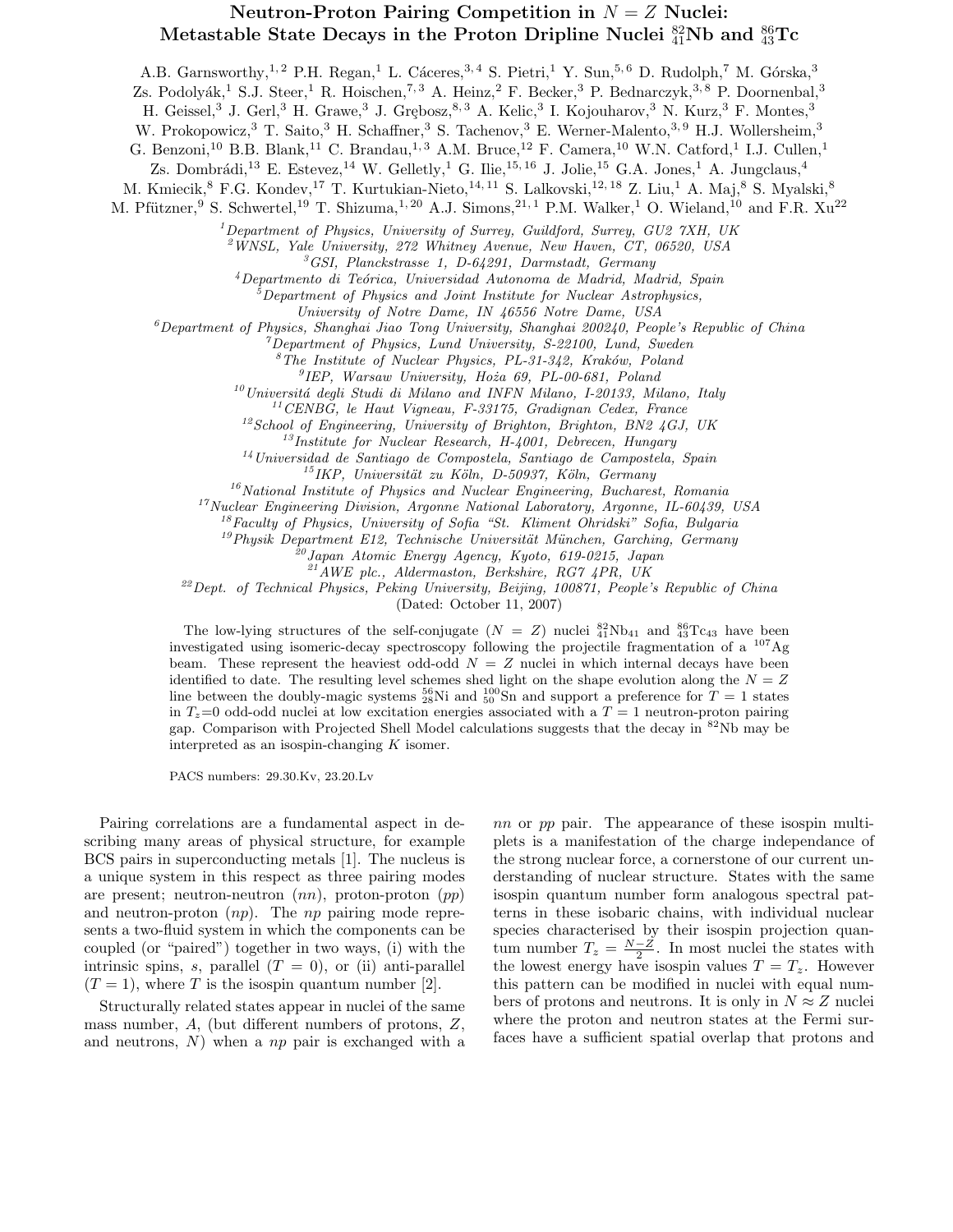neutrons in equivalent orbitals can couple (i.e., np pairs) to form both  $T=1$  and  $T=0$  states of similar energies [3]. There has been longstanding interest in the structure of medium mass even-even  $N = Z$  nuclei with the aim of determining the magnitude of the  $T=1$ , np pairing strength through the observation of 'delayed alignments' at higher spins in such systems [4, 5]. Self-conjugate nuclei represent a unique laboratory in which the direct competition between the  $T = 1$  and  $T = 0$  neutron-proton pairing mode can be investigated.

The ground state  $\beta$ -decay half lives of all odd-odd  $N = Z$  nuclei up to  $^{98}_{49}$ In have been reported [6, 7]. All those between  $^{34}_{17}$ Cl and  $^{98}_{49}$ In, except  $^{58}_{29}$ Cu, are consistent with superallowed Fermi  $\beta$ -decay, indicating  $T=1$ ground states with spin/parity,  $I^{\pi} = 0^{+}$ . Excited states in odd-odd  $N = Z$ ,  $fpg$  shell nuclei up to  $^{78}_{39}Y$  have also been identified using heavy-ion fusion-evaporation reactions and charged-particle detectors [8–15]. In each case excited states have been identified and assigned as Isobaric Analogue States of the  $T=1$ ,  $I^{\pi} = 2^{+}$  and  $4^{+}$  states in the  $T_z = 1$  isobar providing evidence for a  $T = 1$ , np pairing condensate. Odd-spin states at low excitation energy have also been observed and interpreted as  $T=0$ states.

Deformation plays a key role in the structure of selfconjugate nuclei due to the coinciding low level densities in both the proton and neutron nuclear potential. Stable ground-state deformation has been shown to exist along the  $N = Z$  line with the maximum at  ${}^{76}_{38}Sr_{38}$  [16]. A swift change from this deformed nuclear potential to a nearspherical shape is predicted to lie just above the  $Z = 40$ shell gap. The  $Z = 41$  nuclei are suggested to represent this boundary [17] and therefore it is expected that heavier systems will have softer, less-deformed shapes.

With the exception of  ${}^{78}Y$  ( ${}^{76,77}Y$  are particle bound), the odd-odd  $N = Z$  nuclei with  $A > 70$  also lie on the proton dripline [18–20] i.e. they are the lightest particlebound isotopes of their respective element. The low proton (compared to neutron) separation energies of these nuclei make the production cross-sections of these nuclei in fusion-evaporation reactions extremely low ( $\sim \mu b$ ) compared to the total fusion cross-section ( $\sim 1$  b). Projectile fragmentation provides an alternative mechanism to populate such nuclei, where the existence of isomers allows the identification of excited states [21].

Here we report on new results for the self-conjugate proton drip-line nuclei,  $^{82}_{41}Nb$  and  $^{86}_{43}Tc$ . These are the heaviest odd-odd  $N=Z$  nuclei in which  $\gamma$ -ray transitions have been observed. Their structure is also of nuclear astrophysical interest as they lie on the predicted rapid proton capture nucleosynthesis path (rp-process) at high temperature and density [22]. The isomer in  ${}^{86}$ Tc has been reported previously, and two transitions tentatively assigned [21]. In the same work evidence for a shortlived isomer was reported in  ${}^{82}\text{Nb}$  but no discrete  $\gamma$  rays observed. Some preliminary analyses of the current work have been reported in conference proceedings [23, 24].

The current experiment was performed at the



FIG. 1: Particle identification plot for combined data of the current work and the location of the predicted proton dripline as calculated from ref. [25].



FIG. 2: Projections of the 2D spectrum in Fig. 1 for Technetium, Molybdenum and Niobium isotopes from the combined data of the current work.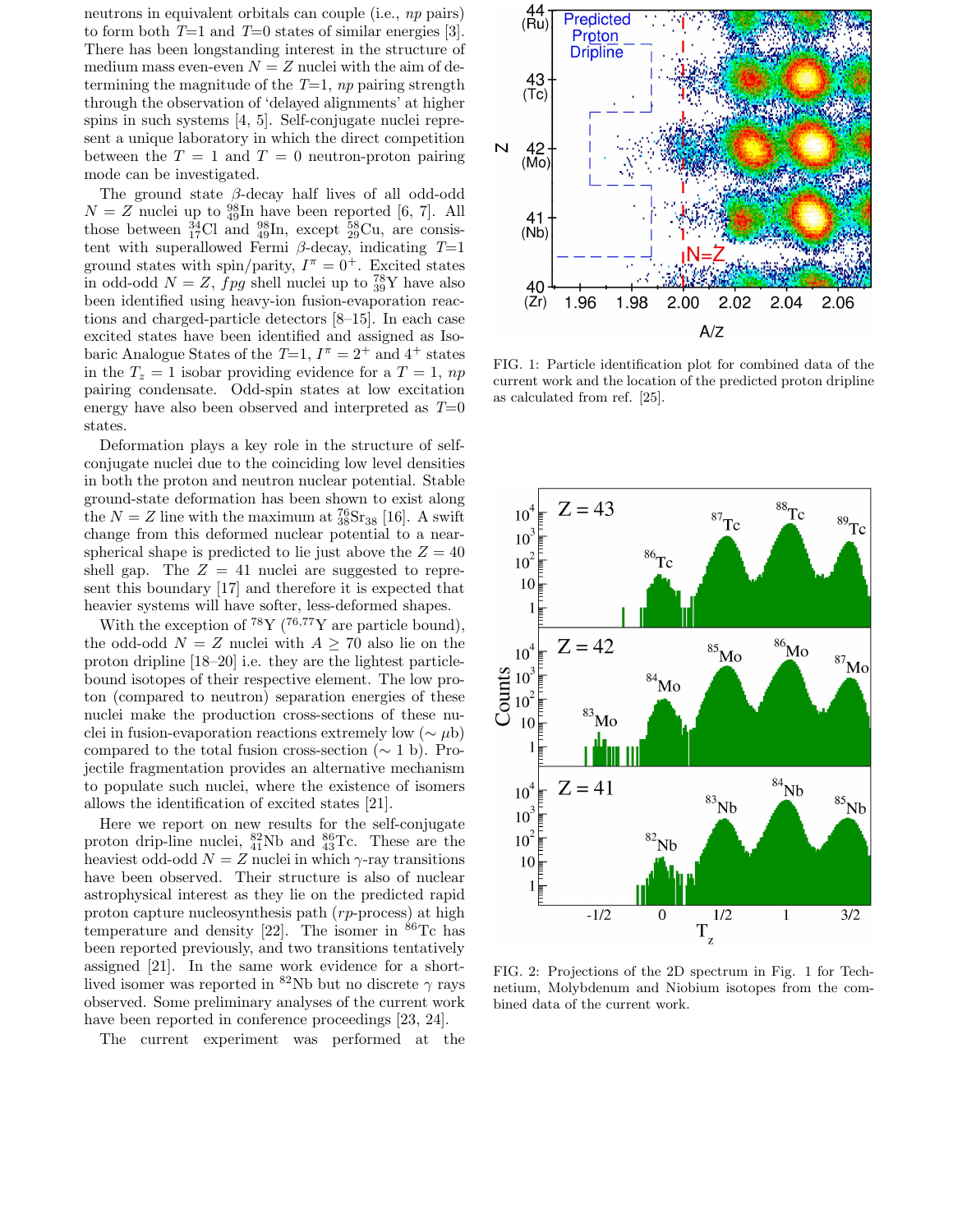

FIG. 3: Singles and coincident energy spectra of delayed  $\gamma$ ray events associated with  ${}^{82}Nb$  (Left) and  ${}^{86}Tc$  (Right). The upper panels show singles data for <sup>82</sup>Nb gated between  $150 \rightarrow 500$  ns and <sup>86</sup>Tc between 150 ns  $\rightarrow 5 \mu s$  after implantation. The fitted half lives are  $133(25)$  ns and  $1.59(20)$   $\mu$ s respectively.

Gesellschaft für Schwerionenforschung (GSI) where a  $107\text{Ag primary beam was accelerated to } 750 \text{ MeV per nu-}$ cleon by the SIS-18 synchrotron and made to impinge on a 4  $g/cm<sup>2</sup>$  Be target. The typical primary beam current was  $2 \times 10^9$  ions per beam spill over an extraction time of 5 s. The reaction products were transported to the focal plane of the FRagment Separator (FRS) [26] and identified using values of  $A/q$  and Z calculated from measurements of magnetic rigidity, time-of-flight, position and energy loss. The fully-stripped nature (i.e.  $Z = q$ ) of the ions enabled an unambiguous particle identification [26, 27]. The ions were stopped in a 7 mm thick perspex block at the centre of the Stopped RISING gamma-ray array [27, 28]. In this configuration the array consisted of 105 Ge crystals grouped into 15, 7 element clusters with a measured photo-peak efficiency of ∼15% at 662 keV. Gamma rays emitted in the decay of isomeric states were detected in the array and correlated with the arrival time of the associated ion.

During the experiment, the FRS was tuned to maximise the transmission of <sup>82</sup>Nb ( $\sim$ 5 hrs primary beam

time) and  ${}^{86}\text{Tc}$  (∼90 hrs) in two separate settings. In the <sup>86</sup>Tc setting, <sup>82</sup>Nb ions were also transmitted to the focal plane and in the final analysis the data from both settings were combined. Figures 1 and 2 show example particle identification plots from the current work. The  $T_z = 0$ nuclides <sup>82</sup>Nb and <sup>86</sup>Tc, lie on the proton dripline, but the even-Z,  $T_z = -\frac{1}{2}$  <sup>83</sup>Mo is also particle bound, consistent with previous findings [19, 20]. Figure 3 shows the delayed  $\gamma$ -ray spectra associated with isomeric decays in  $82Nb$  and  $86Te$ . These spectra were produced from the implantation of  $\sim$ 4500 and  $\sim$ 7700 ions of <sup>82</sup>Nb and <sup>86</sup>Tc respectively.

Three discrete  $\gamma$  ray transitions (124, 418 and 638 keV) are associated with the decay of a  $T_{1/2}$ =133(25) ns isomer in <sup>82</sup>Nb and are demonstrated to be in mutual coincidence (see Fig. 3). The half-life measurement was made by performing a least-squares fit to the summed time spectra associated with the 418 and 638 keV transitions (see inset of Fig. 3). The two higher energy transitions are notably similar in energy to the  $2^+ \rightarrow 0^+$  (407 keV) and  $4^+ \rightarrow 2^+$  (634 keV) in the  $T_z = +1$  isobar, <sup>82</sup>Zr [29] suggesting these are decays from  $T = 1$  isobaric analogue states in <sup>82</sup>Nb. On this basis they are assigned as the first two transitions of the  ${}^{82}Nb$ ,  $T=1$  ground-state band.

The  $\gamma$ -ray intensity balance around the  $(4^+)$  state has been used to infer the internal conversion coefficient,  $\alpha_{tot}$ , of the 124 keV transition to be 0.3(3). This is consistent with M1, E1 or E2 multipolarity (see Table I  $[30]$ ), but does not allow a clear discrimination between the possibilities. The deduced value for the isomeric ratio [31] depends on the value of the internal conversion coefficient of the direct decay. Although the statistical uncertainties are significant, an E2 multipolarity for the 124 keV transition would result in an unphysically large isomeric ratio greater than 100%. E1 or M1 assignments yield more physically realistic values less than 100%. Using these arguments, plausible spin/parity assignments are restricted to  $I^{\pi} = 5^-$  and  $5^+$ .

Five  $\gamma$  ray transitions are identified following the decay of a  $T_{1/2}$ =1.59(20)  $\mu$ s isomer in <sup>86</sup>Tc (Fig. 3). These data show the 81, 593 and 850 keV  $\gamma$  rays to be in mutual coincidence. The latter two are assumed to be decays from the  $T = 1$  isobaric analogue states of the  $T_z = +1$  isobar,  ${}^{86}\text{Mo}$  (2<sup>+</sup>  $\rightarrow$  0<sup>+</sup> =567 keV and 4<sup>+</sup>  $\rightarrow$  2<sup>+</sup> =761 keV [32]). The 269 and 581 keV  $\gamma$ -ray energies sum to 850 keV indicating a competing decay branch to the  $(4^+) \rightarrow (2^+)$ transition. Although the ordering cannot be unambiguously determined here, the cascade can be confirmed by the 269 and 850 keV coincidence gates. (We note that some counts at 850 keV are observed in the 269 keV gate due to components of the Compton background associated with the 593 keV transition).

Using intensity balance arguments the internal conversion coefficient for the 81 keV  $\gamma$  ray is inferred to be  $\alpha_{tot} = 3.5(8)$ . A comparison with calculated values (Table I) indicates this transition to be a stretched E2, leading to a spin/parity assignment of  $(6^+)$  for the isomeric state. While such a conversion coefficient could in prin-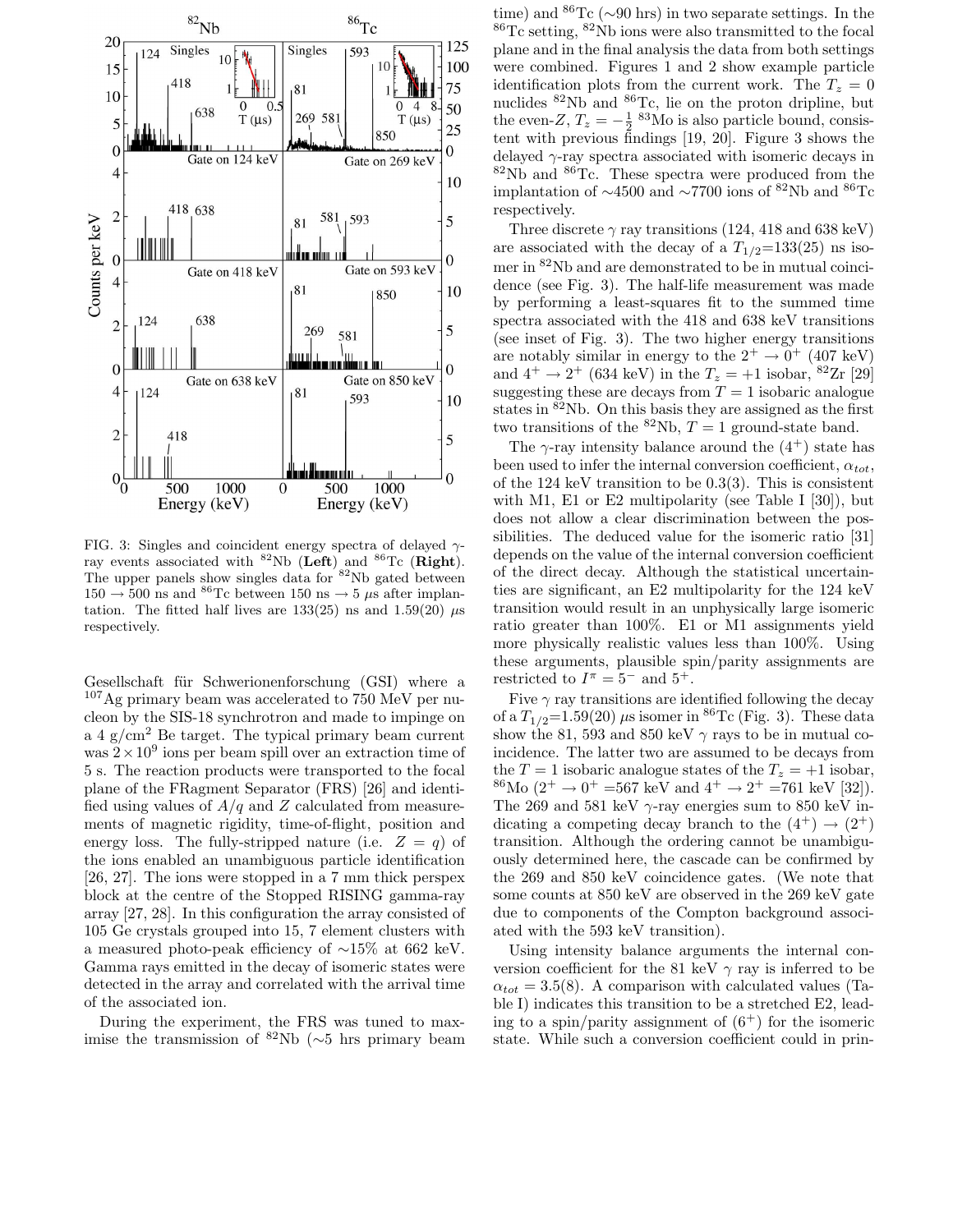TABLE I: Weisskopf single-particle half life estimates (neglecting internal conversion) and total conversion coefficients for transitions in  ${}^{82}$ Nb and  ${}^{86}$ Tc [30].

|                | ${}^{82}Nb$ , 124 keV |                | ${}^{86}$ Tc, 81 keV   |                |
|----------------|-----------------------|----------------|------------------------|----------------|
|                | $T_{1/2}$ (s)         | $\alpha_{tot}$ | $T_{1/2}$ (s)          | $\alpha_{tot}$ |
| E1             | $1.87\times10^{-13}$  | 0.065          | $6.50\times10^{-13}$   | 0.245          |
| M1             | $1.46\times10^{-12}$  | 0.131          | $3.41 \times 10^{-12}$ | 0.514          |
| E2             | $8.97\times10^{-7}$   | 0.534          | $7.08\times10^{-6}$    | 2.690          |
| M <sub>2</sub> | $5.64\times10^{-5}$   | 1.120          | $4.59\times10^{-4}$    | 6.420          |



FIG. 4: The experimental and theoretical (Projected Shell Model) level schemes of <sup>82</sup>Nb and <sup>86</sup>Tc. Partial level schemes of  ${}^{82}Zr, {}^{84}Nb$  and  ${}^{86}Mo$  are also shown for comparison [32–34].

ciple arise from a highly mixed E1/M2 transition such an assignment is unlikely on the basis of the expected partial half-lives for such competing multipoles (see Table I). The measured half life is also consistent with a single-particle 81 keV E2 transition rate.

Level schemes for  ${}^{82}$ Nb and  ${}^{86}$ Tc are presented in Fig. 4. The low level-density observed following the isomeric decay is consistent with the reduced level density reported in other odd-odd  $N = Z$  systems. Only one excited state is observed below 1 MeV in  ${}^{82}$ Nb compared to 17 excited states reported in  $84Nb$  [34]. We suggest this is further evidence for a  $T = 1 np$  pair gap specific to  $N = Z$  nuclei [11, 12].

The Projected Shell Model (PSM) [35] including np interactions [36] reproduces the observed ground state structures in the even-even  $N=Z$  nuclei with  $A=68\rightarrow$ 88. PSM calculations have now been performed for <sup>82</sup>Nb and <sup>86</sup>Tc. The results for the positive parity states are shown in Fig. 4. For both nuclei, the calculation shows a low-lying  $I^{\pi} = 5^+$  2-quasiparticle state with a Nilsson configuration of  $\nu[422]5/2^+ \times \pi[422]5/2^+$ . In <sup>82</sup>Nb this  $I^{\pi} = 5^+$  configuration is predicted to lie just above the  $T = 1, 4^+$  state. The population of a  $T = 0$  state with this configuration is consistent with the low-lying band



FIG. 5: Structural evolution of the  $N = Z$  nuclei across the fpg shell; a: Deformation calculated using the empirical relationship described in Ref. [39], b: Excitation energy of the first  $I^{\pi} = 2^{+}$  state, and **c:**  $E(4^{+})/E(2^{+})$  ratio.

structures in the  $T_z = +\frac{1}{2}$  neighbours <sup>81</sup>Zr [37] and <sup>83</sup>Nb [17, 38]. The calculations also predict two low-lying  $K =$ 4 <sup>−</sup> states at approximately 1.3 MeV in <sup>82</sup>Nb and negative parity states of mixed  $K = 5, 6$  at  $\approx 1.2$  MeV in <sup>86</sup>Tc. A  $I^{\pi} = K^{\pi} = 6^+$  state can be formed in <sup>86</sup>Tc by a coupling of the  $[422]5/2^+$  and  $[413]7/2^+$  Nilsson orbitals but appears at a significantly higher excitation energy in the calculation.

Figure 5 shows energy systematics for  $N = Z$  nuclei from  $A = 60 \rightarrow 88$  including the current data. Using an empirical relationship between the energy of the first  $2^+$ energy and quadrupole deformation  $(\beta_2)$  [39] an estimate of the ground-state deformation can be made for both even-even  $(T = 0)$  and odd-odd  $(T = 1)$  structures.

One mechanism by which nuclear half lives can be prolonged in axially deformed nuclei is that of  $K$  hindrance [40]. The quantum number  $K$ , is the projection of the total angular momentum along the nuclear axis of symmetry. If there is a significant mismatch between the K values of initial and final states in electromagnetic decay, such that  $\Delta K \geq \lambda$  where  $\lambda$  is the multipole order of the decaying transition, then the transition is expected to be 'K hindered'. A 124 keV M1 decay from an  $I^{\pi} = K^{\pi} = 5^+$  to a  $I^{\pi} = 4^+, K = 0$  state has  $\Delta K = 5$ ,  $\nu = 4$ , where  $\nu = \Delta K - \lambda$ . The reduced hindrance for K-isomeric decays is defined by  $f_{\nu} = (T_{1/2}/T_{1/2}^{W})^{1/\nu}$